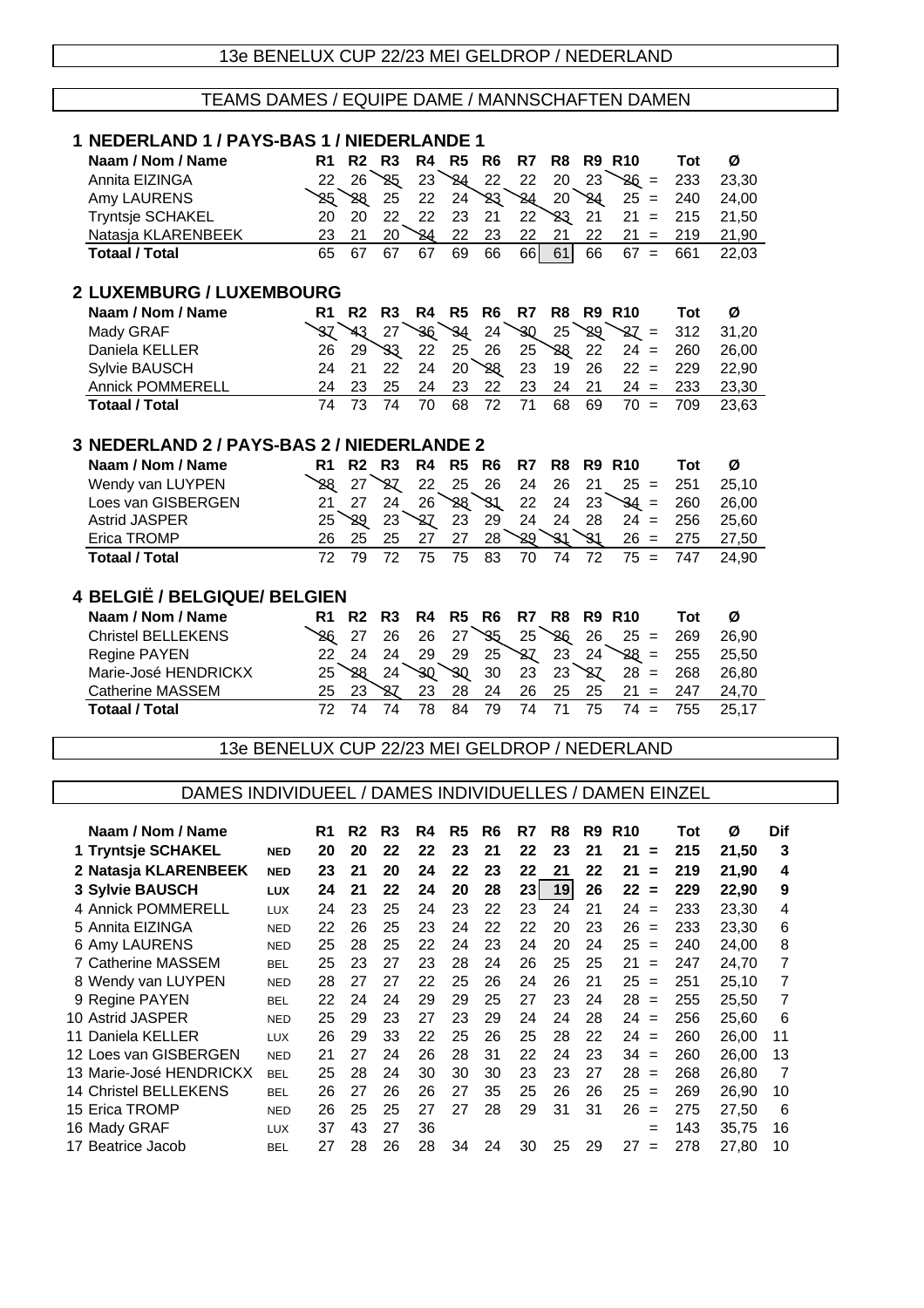#### TEAMS HEREN / EQUIPE MESSIEURS / MANNSCHAFTEN HERREN

#### **1 NEDERLAND 1 / PAYS-BAS 1 / NIEDERLANDE 1 Naam / Nom / Name R1 R2 R3 R4 R5 R6 R7 R8 R9 R10 Tot Ø** Alex JASPER 22 22 20 20 20 26 23 21 21 21 22 = 218 21,80 Roland KLARENBEEK 24 25 22 21 26 22 25 19 23 = 229 22,90<br>Berry van SCHAIJK 23 21 21 20 25 20 20 21 19 21 = 211 21,10 Berry van SCHAIJK 23 21 21 20 25 20 20 21 19 21 = 211 21,10 Ernst-Jan MEIJER 24 22 21 24 22 21 23 22 21 22 22 = 219 21,90 **Totaal / Total** 69 65 62 62 65 66 63 63 59 65 = 639 21,30

### **2 BELGIË 1 / BELGIQUE 1 / BELGIEN 1**

| Naam / Nom / Name |  |  |  |  |  | R1 R2 R3 R4 R5 R6 R7 R8 R9 R10 Tot Ø |                                                                 |
|-------------------|--|--|--|--|--|--------------------------------------|-----------------------------------------------------------------|
| Jean Luc NIHOUL   |  |  |  |  |  |                                      | $24$ $20$ $21$ $25$ $24$ $23$ $21$ $22$ $22$ $226$ $22,60$      |
| Pascal HANSEN     |  |  |  |  |  |                                      | $22 \t21 \t22 \t26 \t24 \t23 \t22 \t24 \t21 \t22 = 227 \t22,70$ |
| Leo De HOUWER     |  |  |  |  |  |                                      | $20$ $24$ $24$ $25$ $21$ $24$ $25$ $23$ $20$ $20 = 226$ $22,60$ |
| Michael PETIT     |  |  |  |  |  |                                      | 21 23 22 23 18 22 21 22 20 20 = 212 21.20                       |
| Totaal / Total    |  |  |  |  |  |                                      | 63 68 64 69 63 69 66 66 61 62 = 651 21.70                       |

#### **3 LUXEMBURG / LUXEMBOURG**

| Naam / Nom / Name       |          |  |  |  |  | R1 R2 R3 R4 R5 R6 R7 R8 R9 R10 Tot Ø |                                                                                                 |
|-------------------------|----------|--|--|--|--|--------------------------------------|-------------------------------------------------------------------------------------------------|
| <b>Arthur GRAF</b>      |          |  |  |  |  |                                      | 28 28 26 21 26 28 29 25 30 34 = 273 27,30                                                       |
| Romain BAUSCH           |          |  |  |  |  |                                      | $23 \quad 24 \quad 19$ $24 \quad 24 \quad 19 \quad 22$ $26 \quad 21 \quad 21 = 223 \quad 22,30$ |
| Michael BAMBERG         |          |  |  |  |  |                                      | 25 23 23 22 22 26 20 24 23 21 = 229 22,90                                                       |
| <b>Claude POMMERELL</b> |          |  |  |  |  |                                      | 26 22 27 22 20 21 26 21 23 20 = 228 22,80                                                       |
| <b>Totaal / Total</b>   | 74 69 68 |  |  |  |  |                                      | 65 66 66 68 70 67 62 = 675 22,50                                                                |

#### **4 NEDERLAND 2 / PAYS-BAS 2 / NIEDERLANDE 2**

| Naam / Nom / Name |    |     |     |  |  |  | R1 R2 R3 R4 R5 R6 R7 R8 R9 R10 | Tot Ø |                                                                   |
|-------------------|----|-----|-----|--|--|--|--------------------------------|-------|-------------------------------------------------------------------|
| André van VLIET   |    |     |     |  |  |  |                                |       | 24,80                                                             |
| René BOS          |    |     |     |  |  |  |                                |       | $24 \times 22 \times 25$ 24 22 24 21 22 23 = 237 23,70            |
| John POL          |    |     |     |  |  |  |                                |       | $25$ $23$ $22$ $21$ $26$ $22$ $24$ $25$ $22$ $22$ = $232$ $23,20$ |
| Bart PEEREBOOM    |    |     |     |  |  |  |                                |       | 23 19 22 23 23 24 24 24 24 23 = 229 22,90                         |
| Totaal / Total    | 72 | -65 | 66. |  |  |  |                                |       | 66 70 68 69 70 68 68 = 682 22.73                                  |

#### **5 BELGIË 2 / BELGIQUE 2 / BELGIEN 2**

| Naam / Nom / Name     |  |  |  |  |  | R1 R2 R3 R4 R5 R6 R7 R8 R9 R10 Tot Ø |                                                                   |
|-----------------------|--|--|--|--|--|--------------------------------------|-------------------------------------------------------------------|
| Alain URBAIN          |  |  |  |  |  |                                      | $\frac{1}{28}$ 24 $\frac{1}{26}$ 22 22 21 22 21 22 19 = 228 22,80 |
| Dieter AHRENS         |  |  |  |  |  |                                      | $28$ 24 $25$ 28 30 22 26 23 21 24 = 251 25,10                     |
| Dany ANTHONIS         |  |  |  |  |  |                                      | $22 \times 23$ 23 $26 \times 4$ 23 $20 \times 3$ 24 = 235 23,50   |
| Jean-Pierre JACOB     |  |  |  |  |  |                                      | 29  26  26  27  24  24  26  21  23  20  =  246  24.60             |
| <b>Totaal / Total</b> |  |  |  |  |  |                                      | 79 74 74 72 72 67 71 62 66 63 = 700 23,33                         |